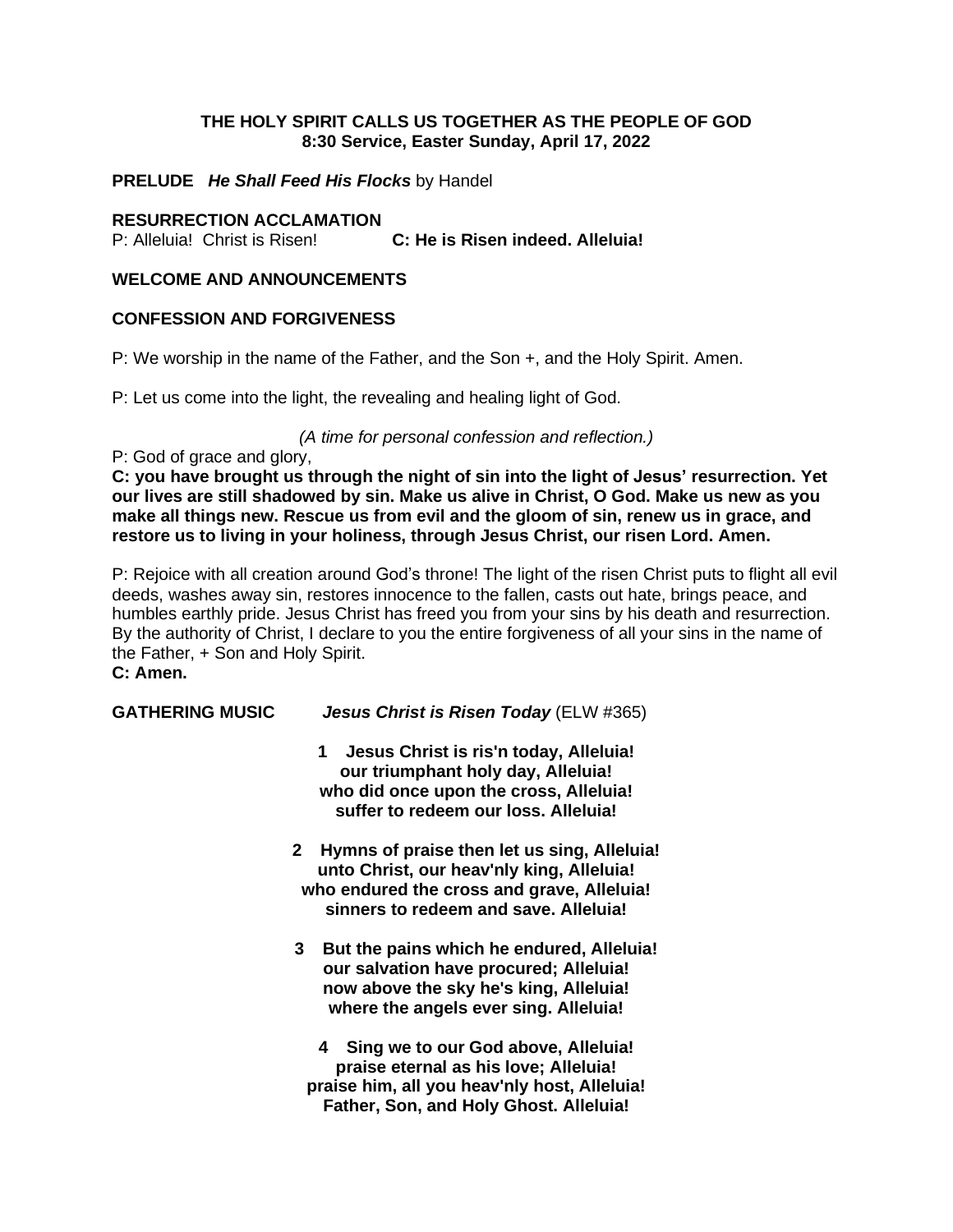## **APOSTOLIC GREETING**

P: The grace of our Lord Jesus Christ, the love of God, and the communion of the Holy Spirit be with you all.

**C: And also with you.**

## **PRAYER OF THE DAY**

WL: Let us pray.

**C : O God, you gave your only Son to suffer death on the cross for our redemption, and by his glorious resurrection you delivered us from the power of death. Make us die every day to sin, that we may live with him forever in the joy of the resurrection, through your Son, Jesus Christ our Lord, who lives and reigns with you and the Holy Spirit, one God, now and forever. Amen.**

## *GOD SPEAKS TO US IN SCRIPTURE, PREACHING AND SONG*

**FIRST LESSON** Isaiah 65:17-25 L: Word of God, Word of Life. **C: Thanks be to God.**

**SECOND LESSON** 1 Corinthians 15:19-26 L: Word of God, Word of Life. **C: Thanks be to God.**

#### **CHILDREN'S SERMON**

**GOSPEL ACCLAMATION** *Alleluia. Lord to Whom Shall We Go?*

**GOSPEL** Luke 24:1-12 (Before) **C: Glory to you, O Lord.** (After) **C: Praise to you, O Christ.**

**SERMON** Pastor Amanda Olson de Castillo

**HYMN OF THE DAY** *The Easter Day with Joy was Bright* (ELW #384)

**1 That Easter day with joy was bright; the sun shone out with fairer light when, to their longing eyes restored, th'apostles saw their risen Lord!**

**2 O Jesus, king of gentleness, with constant love our hearts possess; to you our lips will ever raise the tribute of our grateful praise.**

**3 O Christ, you are the Lord of all in this our Easter festival, for you will be our strength and shield from ev'ry weapon death can wield.**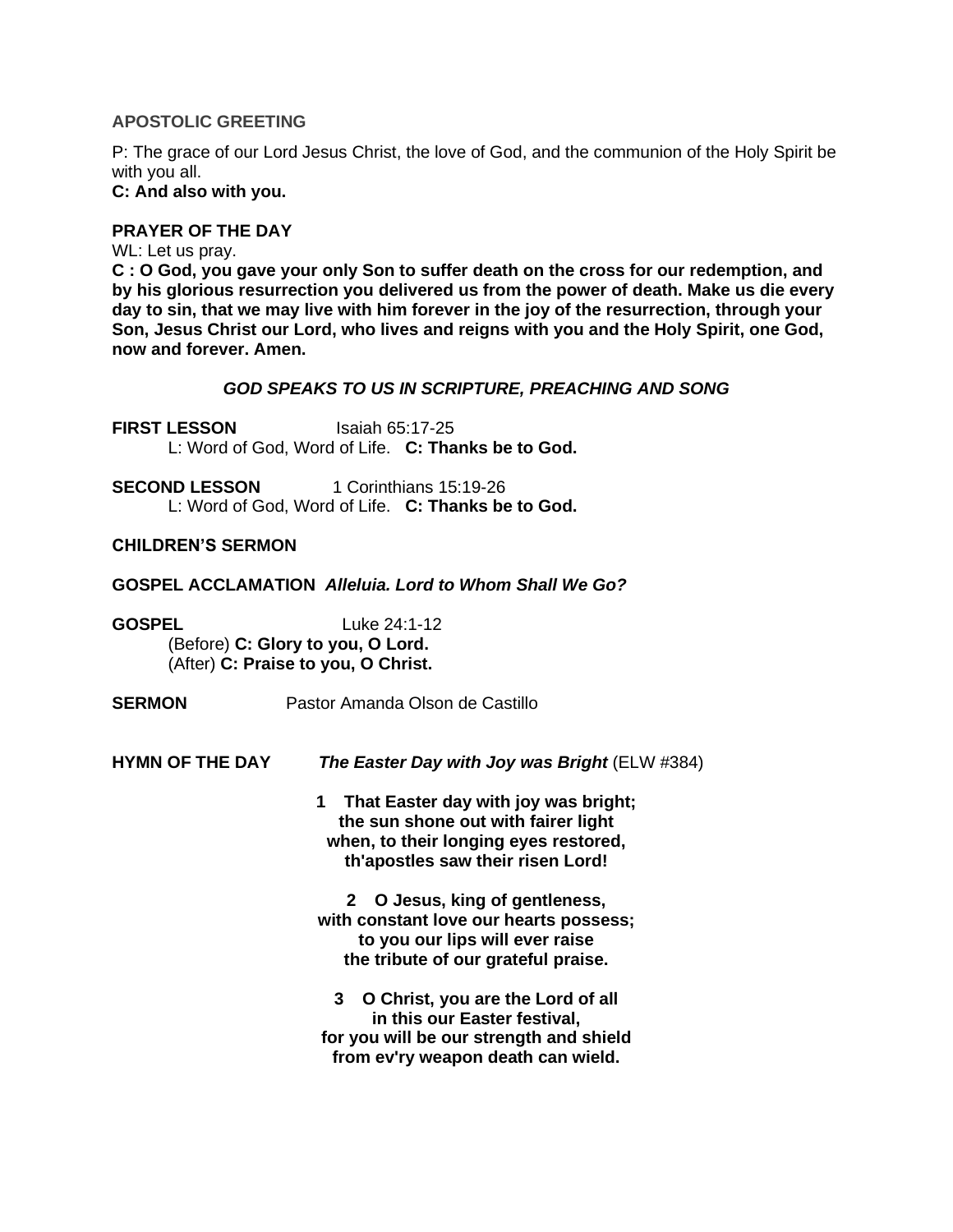#### **4 All praise, O risen Lord, we give to you, once dead, but now alive! To God the Father equal praise, and God the Spirit, now we raise!**

## **APOSTLE'S CREED**

P: Let us confess our faith in the words of the Apostles' Creed: **C: I believe in God, the Father almighty, creator of heaven and earth.**

**I believe in Jesus Christ, God's only Son, our Lord, who was conceived by the Holy Spirit, born of the virgin Mary, suffered under Pontius Pilate, was crucified, died, and was buried; he descended into hell. On the third day he rose again; he ascended into heaven,** he is seated at the right hand of the Father, and he will come to judge the living and the **dead.**

**I believe in the Holy Spirit, the holy catholic church, the communion of saints, the forgiveness of sins, the resurrection of the body, and the life everlasting. Amen.**

**PRAYERS OF THE PEOPLE** P: Merciful God,

**C: Receive our Prayer.**

## **SHARING A SIGN OF CHRIST'S PEACE**

P: The peace of the Lord be with you always! **C: And also with you!**

## **GOD FEEDS US WITH THE PRESENCE OF JESUS CHRIST**

**OFFERTORY** *Shine on Us* by CLC Choir

#### **OFFERING PRAYER**

P: Let us pray,

**C: Blessed are you, O God, ruler of heaven and earth. Day by day you shower us with blessings. As you raised us to new life in Christ, give us glad and generous hearts, ready to praise you and to respond to those in need, through Jesus Christ, our Savior and Lord. Amen.**

#### **GREAT THANKSGIVING**

**HOLY, HOLY, HOLY**

**WORDS OF INSTITUTION**

**LORD'S PRAYER**

**DISTRIBUTION MUSIC** *Now the Green Blade Rises* (ELW #379)

**1 Now the green blade rises from the buried grain, wheat that in dark earth many days has lain; love lives again, that with the dead has been; love is come again like wheat arising green.**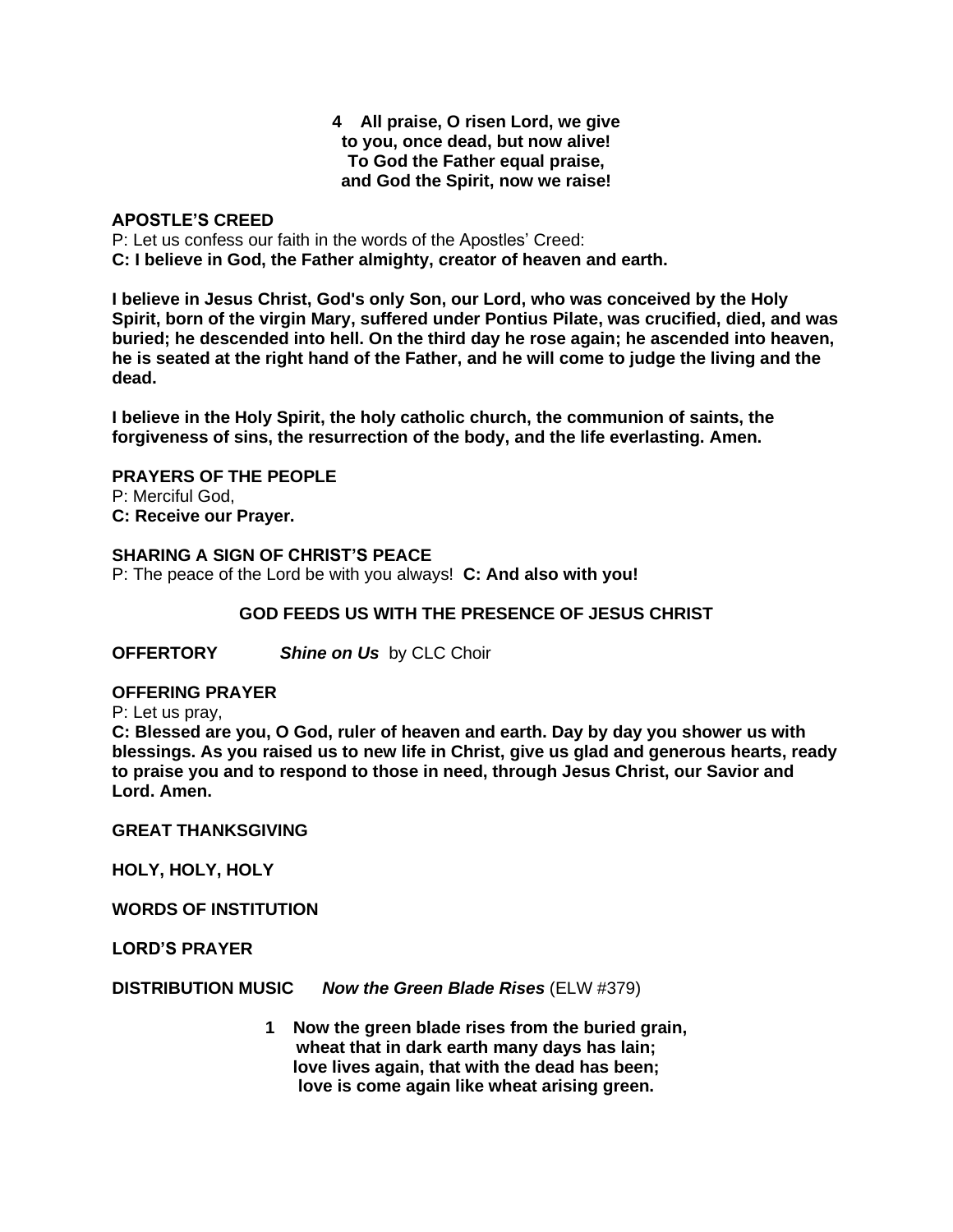- **2 In the grave they laid him, love by hatred slain, thinking that he would never wake again; laid in the earth like grain that sleeps unseen; love is come again like wheat arising green.**
- **3 Forth he came at Easter, like the risen grain, he that for three days in the grave had lain; raised from the dead, my living Lord is seen; love is come again like wheat arising green.**
- **4 When our hearts are wintry, grieving, or in pain, your touch can call us back to life again, fields of our hearts that dead and bare have been; love is come again like wheat arising green.**

*Christ the Lord is Risen Today!* (ELW #373)

- **1 "Christ the Lord is ris'n today!" All on earth with angels say; raise your joys and triumphs high; sing, O heav'ns; and earth, reply.**
- **2 Love's redeeming work is done, fought the fight, the battle won; Lo! The sun's eclipse is o'er. Lo! He sets in blood no more.**
- **3 Vain the stone, the watch, the seal; Christ has burst the gates of hell. Death in vain forbids his rise; Christ has opened paradise.**
	- **4 Lives again our glorious king! Where, O death, is now your sting? Once he died our souls to save; where your victory, O grave?**
- **5 Hail the Lord of earth and heav'n! Praise to thee by both be giv'n. Thee we greet triumphant now: hail, the resurrection, thou!**
	- **6 King of glory, soul of bliss, everlasting life is this: thee to know, thy pow'r to prove, thus to sing, and thus to love!**

**COMMUNION BLESSING**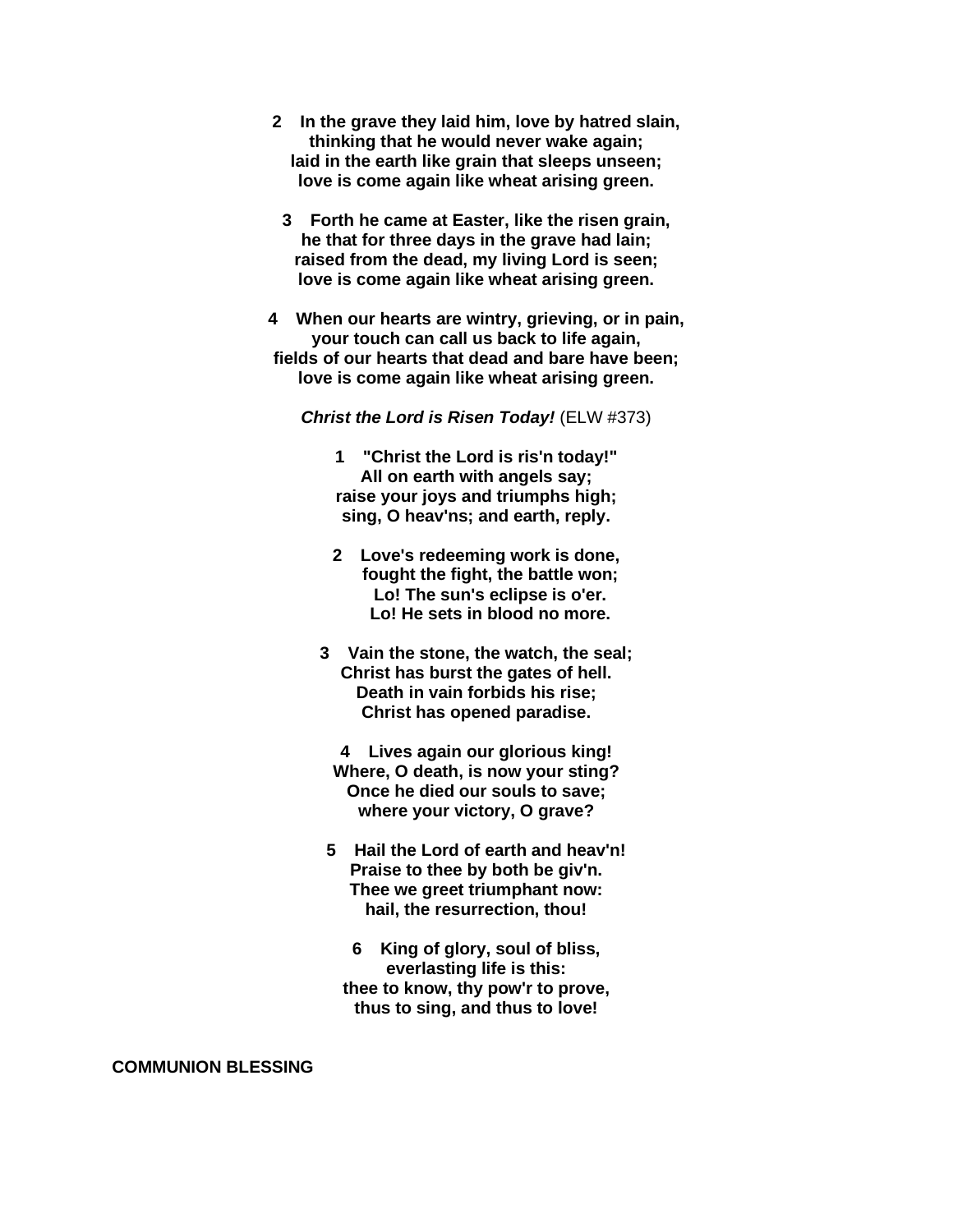#### **COMMUNION PRAYER**

P: Let us pray.

**C: We give you thanks, generous God, for in this bread and cup we have tasted the new heaven and earth where hunger and thirst are no more. Send us from this table as witnesses to the resurrection, that through our lives, all may know life in Jesus' name. Amen.**

# **GOD BLESSES US AND SENDS US IN MISSION TO THE WORLD**

#### **BLESSING**

P: The blessing of the Lord God Almighty, the blessing of + Christ, the Lamb who was slain, and the blessing of the Holy Spirit of truth be among you and remain with you always.

**SENDING MUSIC** *Thine is the Glory* (ELW #376)

**1 Thine is the glory, risen, conqu'ring Son; endless is the vict'ry thou o'er death hast won! Angels in bright raiment rolled the stone away, kept the folded grave-clothes where thy body lay.**

*Refrain* **Thine is the glory, risen, conqu'ring Son; endless is the vict'ry thou o'er death hast won!**

**2 Lo, Jesus meets thee, risen from the tomb! Lovingly he greets thee, scatters fear and gloom; let his church with gladness hymns of triumph sing, for the Lord now liveth; death hath lost its sting!** *Refrain*

**3 No more we doubt thee, glorious Prince of life; life is naught without thee; aid us in our strife; make us more than conqu'rors, through thy deathless love; bring us safe through Jordan to thy home above.** *Refrain*

#### **SENDING**

**WL:** Alleluia! Christ is risen. **C: Christ is risen indeed. Alleluia! WL:** Go in peace. Tell what God has done. **C: Thanks be to God.**